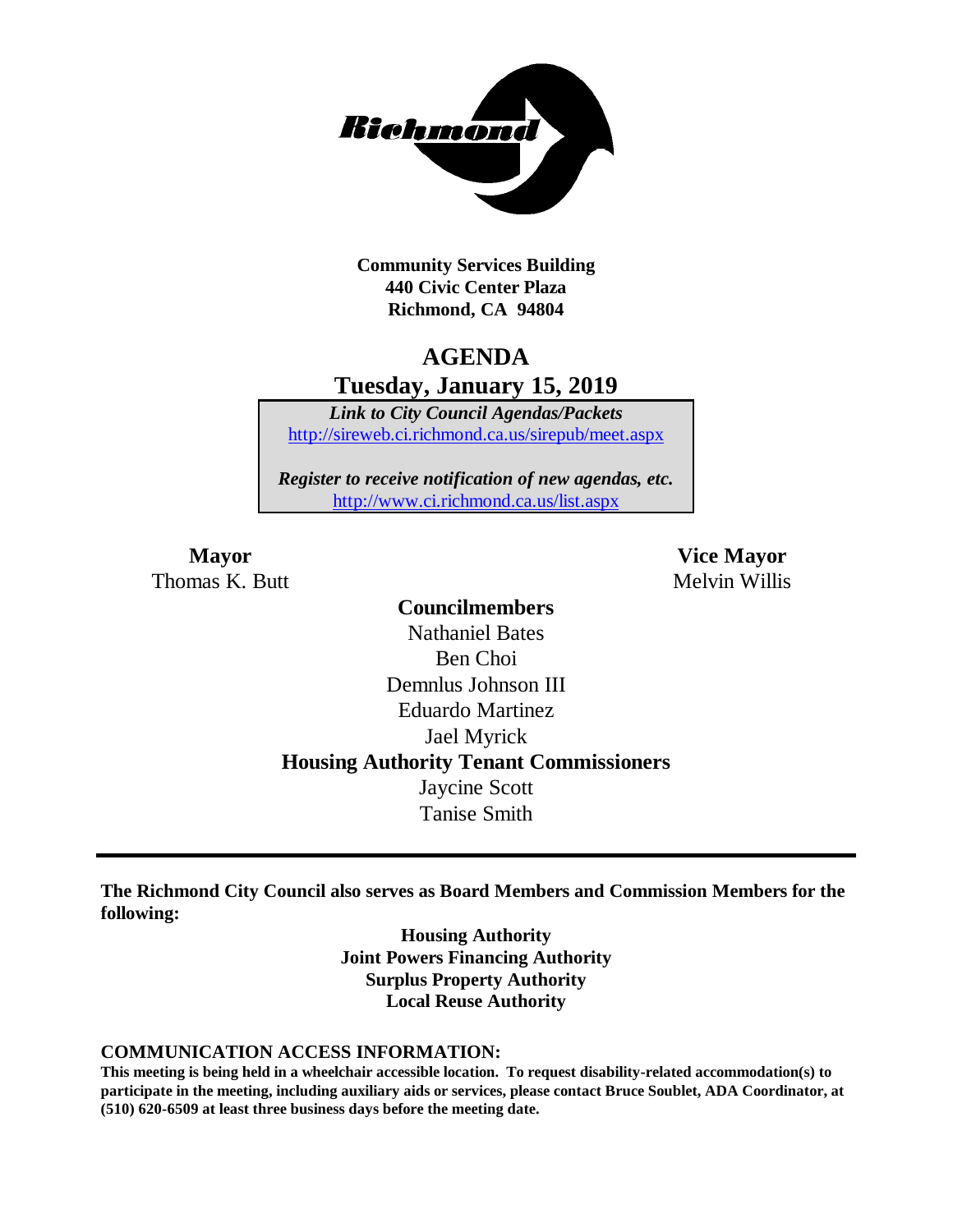# **MEETING PROCEDURES**

The City of Richmond encourages community participation at its City Council meetings and has established procedures that are intended to accommodate public input in a timely and time-sensitive way. As a courtesy to all members of the public who wish to participate in City Council meetings, please observe the following procedures:

**PUBLIC COMMENT ON AGENDA ITEMS:** Anyone who desires to address the City Council on items appearing on the agenda must complete and file a pink speaker's card with the City Clerk **prior** to the City Council's consideration of the item. Once the City Clerk has announced the item, no person shall be permitted to speak on the item other than those persons who have submitted their names to the City Clerk. Your name will be called when the item is announced for discussion. **Each speaker will be allowed up to TWO (2) MINUTES to address the City Council on NON-PUBLIC HEARING items listed on the agenda. Speakers are allowed up to THREE (3) minutes on PUBLIC HEARING items.**

**OPEN FORUM FOR PUBLIC COMMENT:** Individuals who would like to address the City Council on matters not listed on the agenda or on items remaining on the consent calendar may do so under Open Forum. All speakers must complete and file a pink speaker's card with the City Clerk **prior** to the commencement of Open Forum. The amount of time allotted to individual speakers shall be determined based on the number of persons requesting to speak during this item. **The time allocation for each speaker will be as follows:** 15 or fewer speakers, a maximum of 2 minutes; 16 to 24 speakers, a maximum of 1 and one-half minutes; and 25 or more speakers, a maximum of 1 minute.

#### **SPEAKERS ARE REQUESTED TO OCCUPY THE RESERVED SEATS IN THE FRONT ROW BEHIND THE SPEAKER'S PODIUM AS THEIR NAME IS ANNOUNCED BY THE CITY CLERK.**

**CONSENT CALENDAR:** Consent Calendar items are considered routine and will be enacted, approved or adopted by one motion unless a request for removal for discussion or explanation is received from the audience or the City Council. A member of the audience requesting to remove an item from the consent calendar that is sponsored by City staff must first complete a speaker's card and discuss the item with a City staff person who has knowledge of the subject material **prior** to filing the card with the City Clerk and **prior** to the City Council's consideration of Agenda Review. Councilmembers who request to remove an item from the consent calendar must do so during Agenda Review. An item removed from the Consent Calendar may be placed anywhere on the agenda following the City Council's agenda review.

**CONDUCT AT MEETINGS:** Richmond City Council meetings are limited public forums during which the City strives to provide an open, safe atmosphere and promote robust public debate. Members of the public, however, must comply with state law, as well as the City's laws and procedures and may not actually disrupt the orderly conduct of these meetings. The public, for example, may not shout or use amplifying devices, must submit comment cards and speak during their allotted time, may not create a physical disturbance, may not speak on matters unrelated to issues within the jurisdiction of the City Council or the agenda item at hand, and may not cause immediate threats to public safety.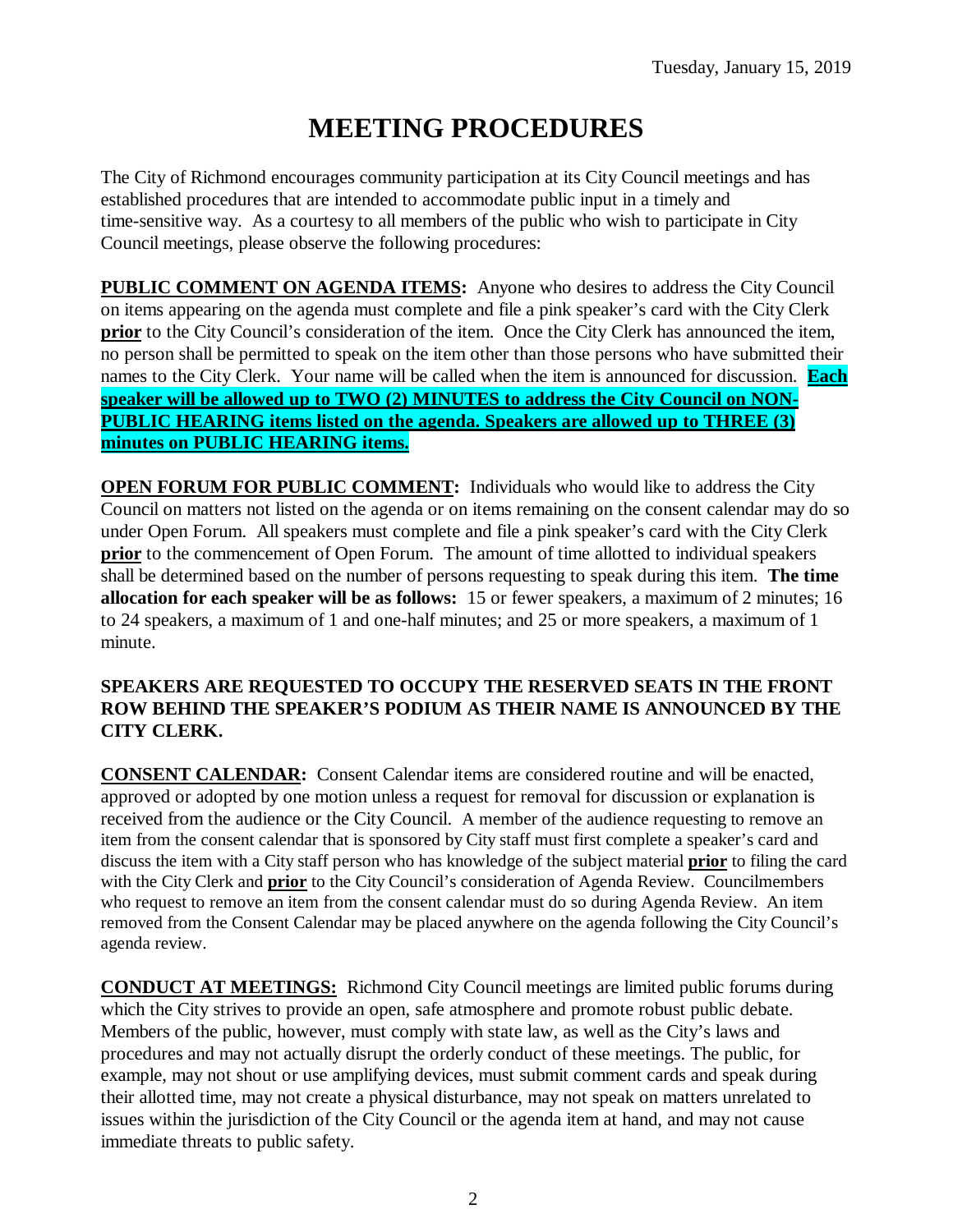**CITY HARASSMENT POLICY:** The City invites public comment and critique about its operations, including comment about the performance of its public officials and employees, at the public meetings of the City Council and boards and commissions. However, discriminatory or harassing comments about or in the presence of City employees, even comments by third parties, may create a hostile work environment, if severe or pervasive. The City prohibits harassment against an applicant, employee, or contractor on the basis of race, religious creed, color, national origin, ancestry, physical disability, medical condition, mental disability, marital status, sex (including pregnancy, childbirth, and related medical conditions), sexual orientation, gender identity, age or veteran status, or any other characteristic protected by federal, state or local law. In order to acknowledge the public's right to comment on City operations at public meetings, which could include comments that violate the City's harassment policy if such comments do not cause an actual disruption under the Council Rules and Procedures, while taking reasonable steps to protect City employees from discrimination and harassment, City Boards and Commissions shall adhere to the following procedures. If any person makes a harassing remark at a public meeting that violates the above City policy prohibiting harassment, the presiding officer of the meeting may, at the conclusion of the speaker's remarks and allotted time: (a) remind the public that the City's Policy Regarding Harassment of its Employees is contained in the written posted agenda; and (b) state that comments in violation of City policy are not condoned by the City and will play no role in City decisions. If any person makes a harassing remark at a public meeting that violates the above City policy, any City employee in the room who is offended by remarks violating the City's policy is excused from attendance at the meeting. No City employee is compelled to remain in attendance where it appears likely that speakers will make further harassing comments. If an employee leaves a City meeting for this reason, the presiding officer may send a designee to notify any offended employee who has left the meeting when those comments are likely concluded so that the employee may return to the meeting. The presiding officer may remind an employee or any council or board or commission member that he or she may leave the meeting if a remark violating the City's harassment policy is made. These procedures supplement the Council Rules and Procedures relating to disruption of orderly conduct at Council meetings.

Any law enforcement officer on duty or whose service is commanded by the presiding officer shall be Sergeant-at-Arms of the Council meetings. He/she, or they, shall carry out all orders and instructions given by the presiding officer for the purpose of maintaining order and decorum at the Council meetings (City Council Rules of Procedure and Order Section III F, RMC Section 2.12.030).

**\*\*\*\*\*\*\*\*\*\*\*\*\*\*\*\*\*\*\*\*\*\*\*\*\*\*\*\*\*\*\*\*\*\*\*\*\*\*\*\*\*\*\*\*\*\*\*\*\*\*\*\*\*\*\*\*\*\***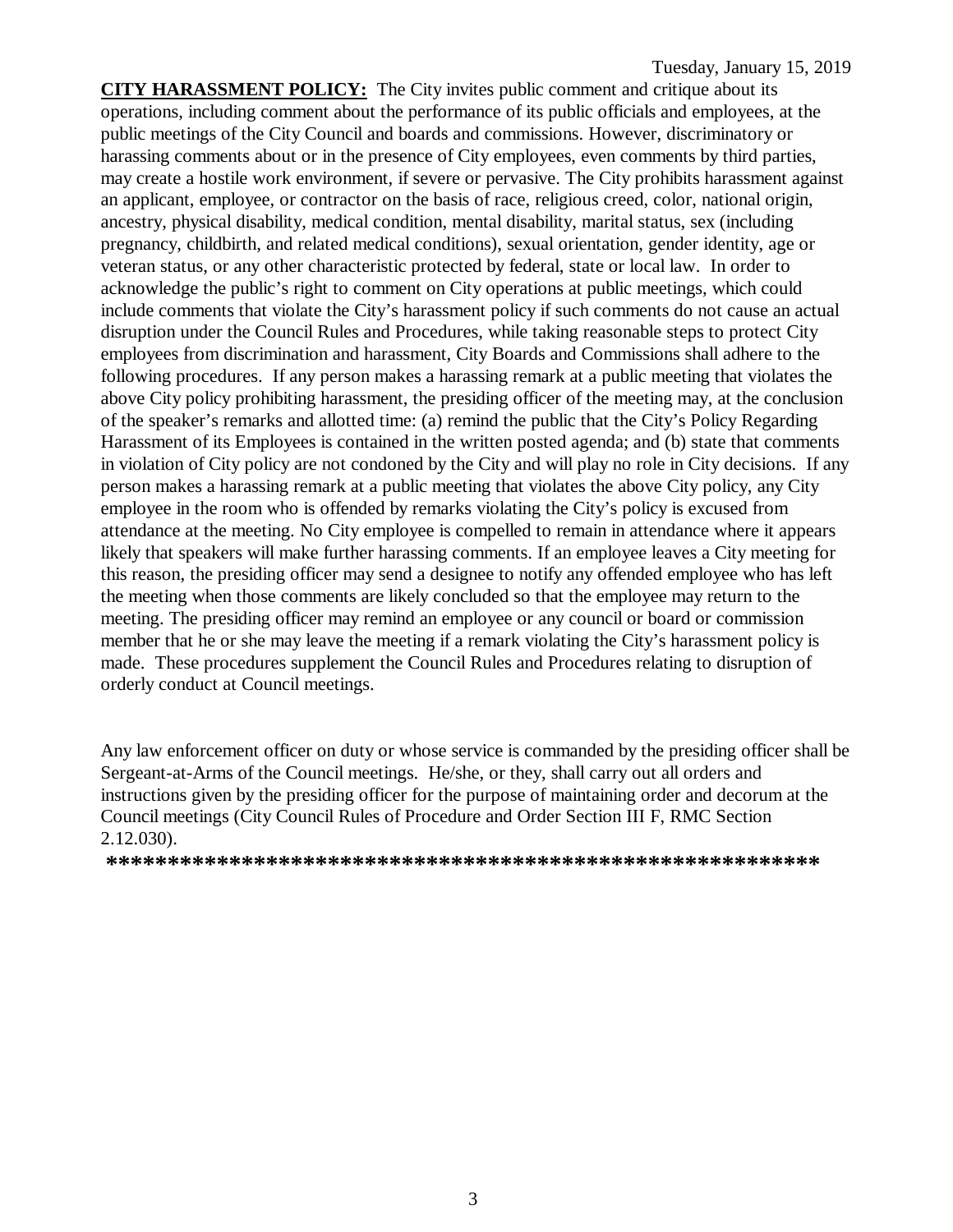## **OPEN SESSION TO HEAR PUBLIC COMMENT BEFORE CLOSED SESSION**

5:30 p.m.

#### **A. ROLL CALL**

#### **B. PUBLIC COMMENT BEFORE CLOSED SESSION**

#### **C. ADJOURN TO CLOSED SESSION**

### **CLOSED SESSION**

Shimada Room of the Community Services Building

#### **CITY COUNCIL**

CONFERENCE WITH LEGAL COUNSEL - ANTICIPATED LITIGATION (Significant exposure to litigation pursuant to Subdivision (b) of Government Code Section 54956.9):

One case

LIABILITY CLAIMS -(Government Code Section 54956.9):

Jose Mejia vs. City of Richmond

Marc Audiffred vs. City of Richmond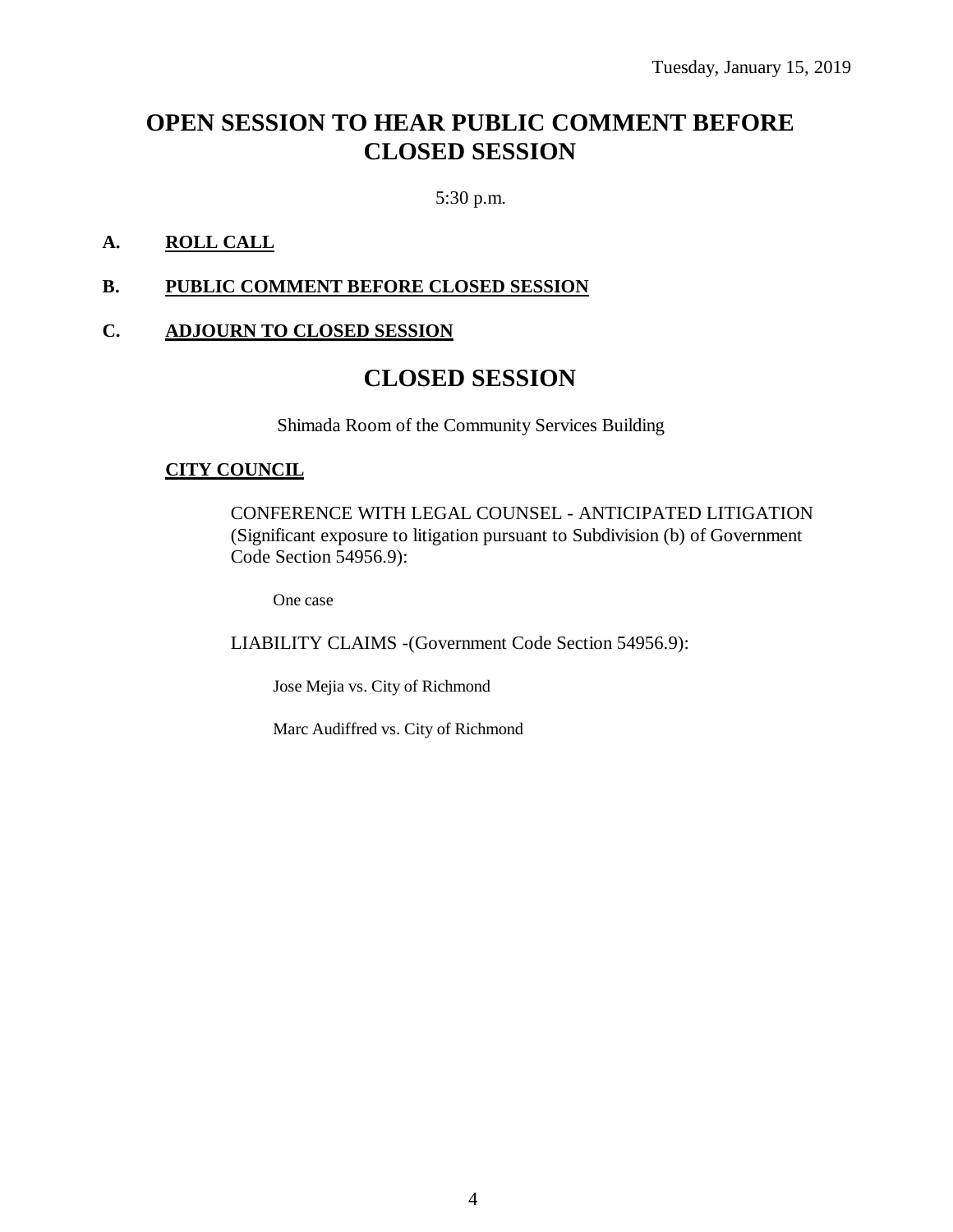### **REGULAR MEETING OF THE RICHMOND CITY COUNCIL**

6:30 p.m.

#### **A. PLEDGE TO THE FLAG**

- **B. ROLL CALL**
- **C. STATEMENT OF CONFLICT OF INTEREST**

#### **D. AGENDA REVIEW**

#### **E. ELECTION OF VICE MAYOR FOR 2019**

**E-1.** ELECTION of Vice Mayor for 2019 - Mayor Tom Butt (620-6503).

#### **F. REPORT FROM THE CITY ATTORNEY OF FINAL DECISIONS MADE DURING CLOSED SESSION**

#### **G. REPORT FROM THE CITY MANAGER**

#### **H. OPEN FORUM FOR PUBLIC COMMENT**

#### **I. CITY COUNCIL CONSENT CALENDAR**

- **I-1.** APPROVE appointments to the Workforce Development Board; APPOINT Jeffrey Carr, new appointment, seat #22, term expiration date March 1, 2020, and Matthew Pineo, new appointment, seat #29, term expiration date March 1, 2020 - Office of the Mayor (Mayor Tom Butt 620-6503).
- **I-2.** APPROVE the recommendation of the Recreation and Parks Commission to approve the name change of Atchison Park to Richard J. Boyd Park - Community Services Department (Rochelle Monk 620-6511).
- **I-3.** APPROVE a contract amendment with Silver and Wright, LLP for legal services related to the City's receivership program in an amount not to exceed \$50,000 per year for a three-year period with two, one-year options to extend - Department of Infrastructure Maintenance and Operations (Tim Higares 620-6508).
- **I-4.** APPROVE a fourth amendment to the contract with Public Resources Advisory Group to provide financial advisory services for the Wastewater Enterprise, extending the contract term for two years and increasing the contract amount by \$150,000 for a new contract total of \$410,370 - Water Resource Recovery Department (Ryan Smith 620-5486).
- **I-5.** ADOPT a resolution permitting the City of Richmond to reimburse certain expenditures of the Wastewater Enterprise from the proceeds of long-term bonds
	- Water Resource Recovery Department (Ryan Smith 620-5486).